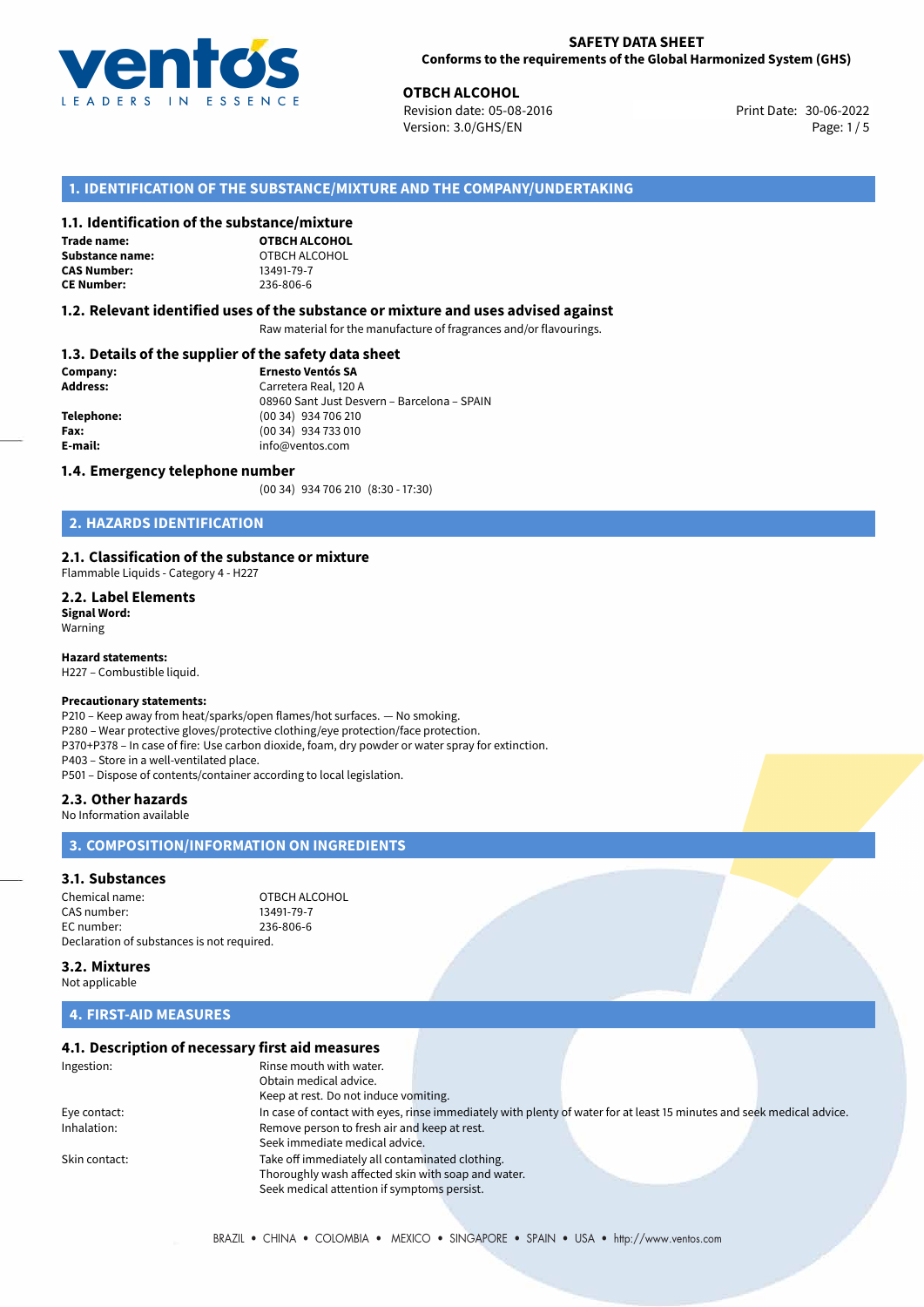

**OTBCH ALCOHOL**<br>30-06-2022 **Revision date: 05-08-2016** Revision date: 05-08-2016 Version: 3.0/GHS/EN Page: 2 / 5

# **4.2. Most important symptoms and effects, both acute and delayed**

No information available.

# **4.3. Indication of any immediate medical attention and special treatment needed**

No information available.

# **5. FIRE-FIGHTING MEASURES**

# **5.1. Extinguishing Media**

Water spray, carbon dioxide, dry chemical powder or appropriate foam. For safety reasons do not use full water jet.

### **5.2. Special hazards arising from the substance or mixture**

Known or Anticipated Hazardous Products of Combustion: Emits toxic fumes under fire conditions.

### **5.3. Advice for firefighters**

High temperatures can lead to high pressures inside closed containers. Avoid inhalation of vapors that are created. Use appropriate respiratory protection. Do not allow spillage of fire to be poured into drains or watercourses. Wear self-contained breathing apparatus and protective clothing.

# **6. ACCIDENTAL RELEASE MEASURES**

### **6.1. Personal precautions, protective equipment and emergency procedures**

Evacuate surronding areas. Ensure adequate ventilation. Keep unnecessary and unprotected personnel from entering. Do not breathe vapor/spray. Avoid contact with skin and eyes. Information regarding personal protective measures: see section 8.

# **6.2. Environmental precautions**

To avoid possible contamination of the environment, do not discharge into any drains, surface waters or groundwaters.

### **6.3. Methods and materials for containment and cleaning up**

Cover with an inert, inorganic, non-combustible absorbent material (e.g. dry-lime, sand, soda ash). Place in covered containers using non-sparking tools and transport outdoors. Avoid open flames or sources of ignition (e.g. pilot lights on gas hot water heater). Ventilate area and wash spill site after material pickup is complete.

### **6.4. Reference to other sections**

Information regarding exposure controls, personal protection and disposal considerations can be found in sections 8 and 13.

# **7. HANDLING AND STORAGE**

### **7.1. Precautions for safe handling**

Do not store or handle this material near food or drinking water. Do not smoke. Avoid contact with the eyes, skin and clothing. Wear protective clothing and use glasses. Observe the rules of safety and hygiene at work. Keep in the original container or an alternative made from a compatible material.

### **7.2. Conditions for safe storage, including any incompatibilities**

Store in tightly closed and preferably full containers in a cool, dry and ventilated area, protected from light. Keep away from sources of ignition (e.g. hot surfaces, sparks, flame and static discharges). Keep away from incompatible materials (see section 10).

# **7.3. Specific end use(s)**

No information available.

### **8. EXPOSURE CONTROLS AND PERSONAL PROTECTION**

### **8.1. Control parameters**

Components with occupational exposure limits: None known.

### **8.2. Exposure controls**

Measures should be taken to prevent materials from being splashed into the body. Provide adequate ventilation, according to the conditions of use. Use a mechanical exhaust if required.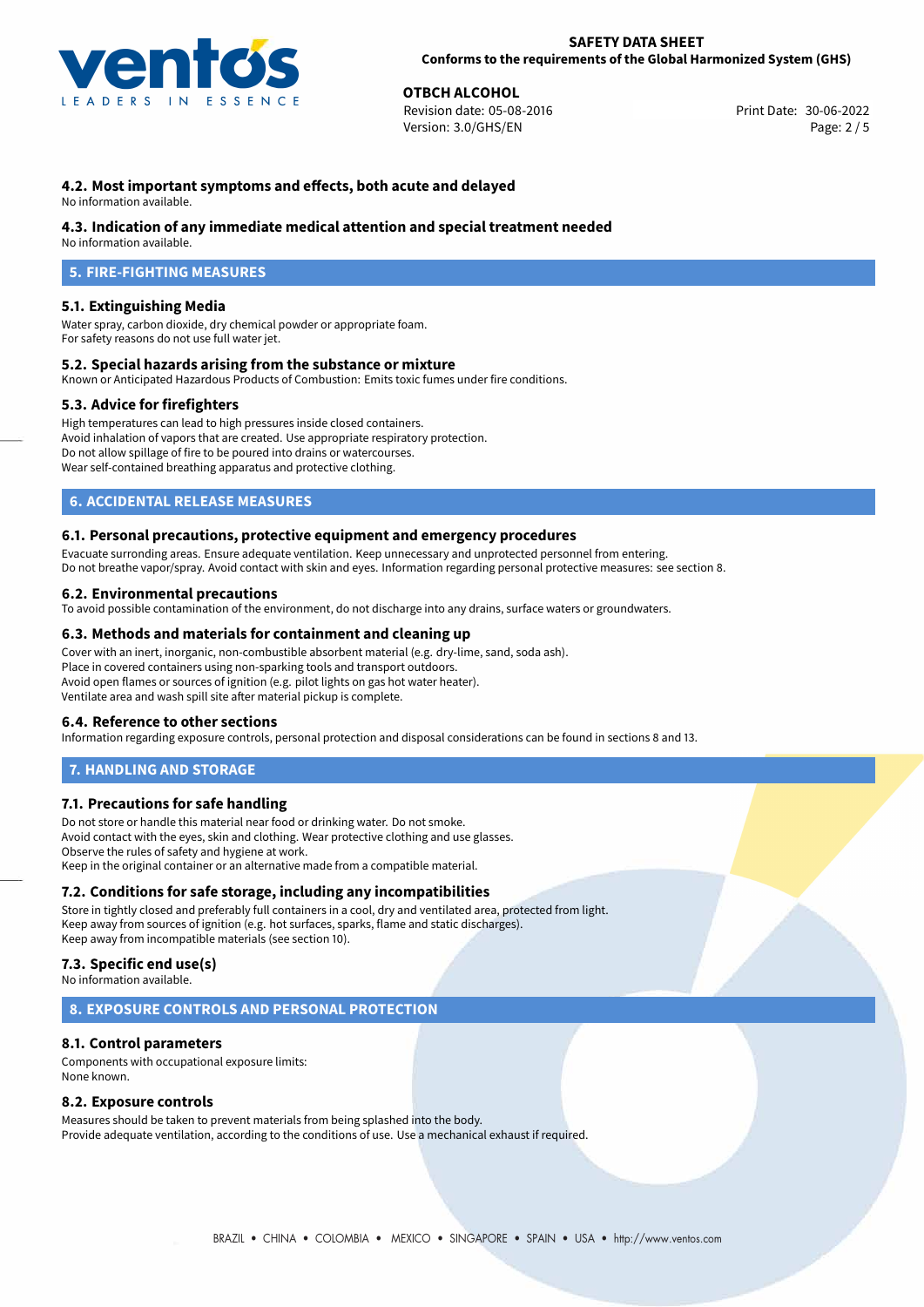

**OTBCH ALCOHOL**<br>30-06-2022 Revision date: 05-08-2016 Revision date: 05-08-2016 Version: 3.0/GHS/EN Page: 3 / 5

### **8.3. Individual protection measures, such as personal protective equipment**

Eye/Face protection: Chemical safety goggles are recommended. Wash contaminated goggles before reuse. Chemical-resistant gloves are recommended. Wash contaminated gloves before reuse. Body protection: Personal protective equipment for the body should be selected based on the task being performed and the risks involved. Respiratory Protection: In case of insufficient ventilation, use suitable respiratory equipment. Environmental exposure controls: Emissions from ventilation or process equipment should be checked to ensure they comply with environmental protection legislation. In some cases, filters or engineering modifications to the process equipment will be necessary to reduce emissions to acceptable levels.

# **9. PHYSICAL AND CHEMICAL PROPERTIES**

### **9.1. Information on basic physical and chemical properties**

| Appearance:                            | Liquid/solid              |
|----------------------------------------|---------------------------|
| Colour:                                | Conforms to standard      |
| Odour:                                 | Conforms to standard      |
| Odour theshold:                        | Not determined            |
| pH:                                    | Not determined            |
| Melting point/freezing point:          | $46 - 49$                 |
| Boling point/boiling range:            | Not determined            |
| Flash point:                           | 78 °C                     |
| Evaporation rate:                      | Not determined            |
| Flammability:                          | Not determined            |
| Lower flammability/Explosive limit:    | Not determined            |
| Upper flammability/Explosive limit:    | Not determined            |
| Vapour pressure:                       | Not determined            |
| Vapour Density:                        | Not determined            |
| Density:                               | Not determined            |
| Relative density:                      | Not determined            |
| Water solubility:                      | <b>INSOLUBLE IN WATER</b> |
| Solubility in other solvents:          | Not determined            |
| Partition coefficient n-octanol/water: | Not determined            |
| Auto-ignition temperature:             | Not determined            |
| Decomposition temperature:             | Not determined            |
| Viscosity, dynamic:                    | Not determined            |
| Viscosity, kinematic:                  | Not determined            |
| Explosive properties:                  | Not determined            |
| Oxidising properties:                  | Not determined            |
|                                        |                           |

# **10. STABILITY AND REACTIVITY**

### **10.1. Reactivity**

No hazardous reactions if stored and handled as prescribed/indicated.

## **10.2. Chemical stability**

The product is stable if stored and handled as prescribed/indicated.

### **10.3. Possibility of hazardous reactions**

No hazardous reactions if stored and handled as prescribed/indicated.

### **10.4. Conditions to Avoid**

Conditions to Avoid: Excessive heat, flame or other ignition sources.

### **10.5. Incompatible materials**

Avoid contact with strong acids and bases and oxidizing agents.

### **10.6. Hazardous decomposition products**

During combustion may form carbon monoxide and unidentified organic compounds.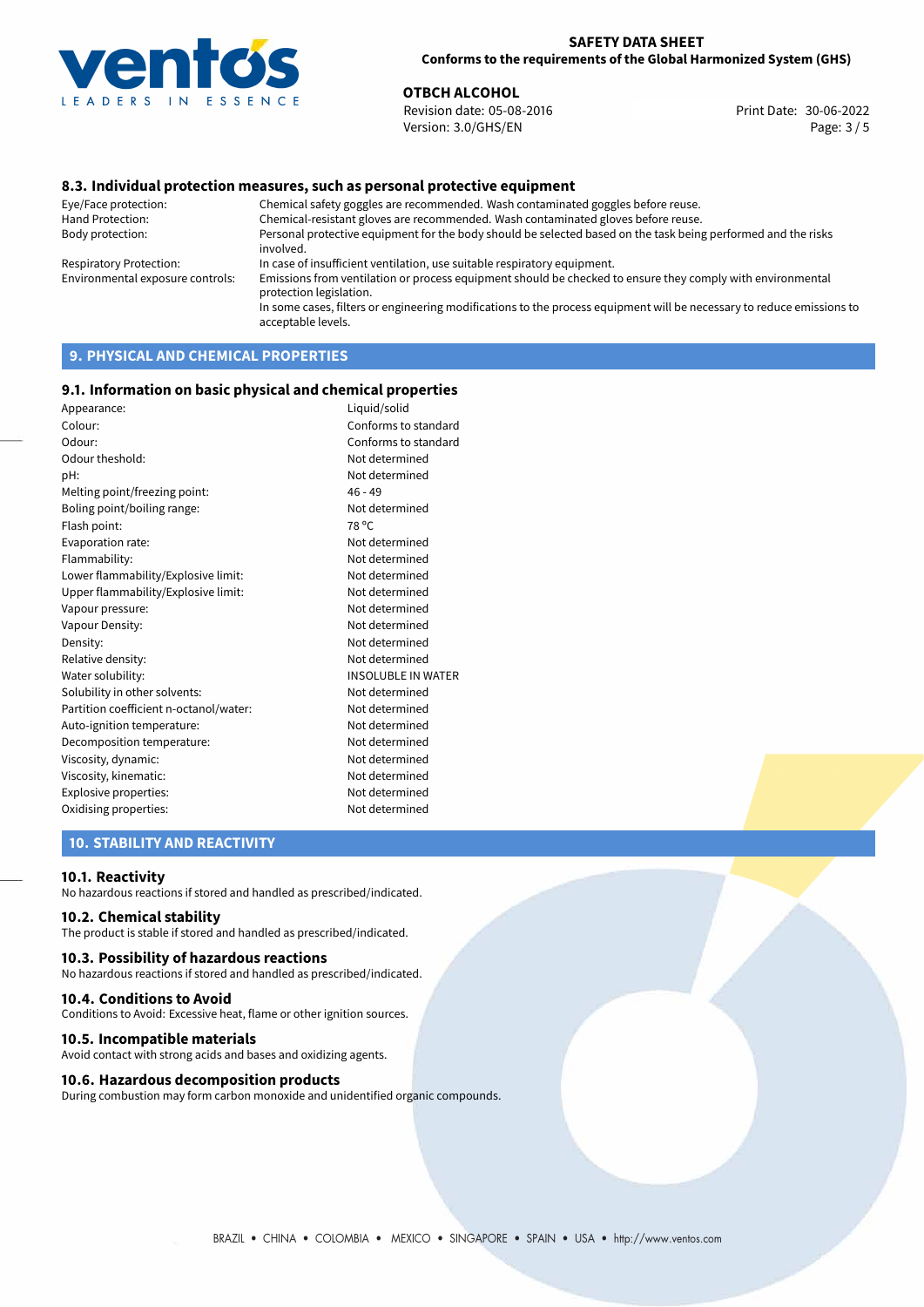

**OTBCH ALCOHOL**<br>
Revision date: 05-08-2016 **Print Date: 30-06-2022** Version: 3.0/GHS/EN Page: 4 / 5

# **11. TOXICOLOGICAL INFORMATION**

| <b>Acute toxicity</b>             | Based on the data available, the criteria for classification are not met. |
|-----------------------------------|---------------------------------------------------------------------------|
| <b>Skin corrosion/irritation</b>  | Based on the data available, the criteria for classification are not met. |
| Serious eye damage/irritation     | Based on the data available, the criteria for classification are not met. |
| Respiratory or skin sensitisation | Based on the data available, the criteria for classification are not met. |
| Germ cell mutagenicity            | Based on the data available, the criteria for classification are not met. |
| Carcinogenicity                   | Based on the data available, the criteria for classification are not met. |
| <b>Reproductive toxicity</b>      | Based on the data available, the criteria for classification are not met. |
| <b>STOT-single exposure</b>       | Based on the data available, the criteria for classification are not met. |
| <b>STOT-repeated exposure</b>     | Based on the data available, the criteria for classification are not met. |
| <b>Aspiration hazard</b>          | Based on the data available, the criteria for classification are not met. |

# **12. ECOLOGICAL INFORMATION**

# **12.1. Toxicity**

**Assessment:**

Based on the data available, the criteria for classification are not met. **Experimental/calculated data:** No information available.

# **12.2. Degradability**

No information available.

### **12.3. Bioaccumulative potential**

No information available.

# **12.4. Soil mobility**

No information available.

# **12.5. Other adverse effects**

See also sections 6, 7, 13 and 15 Do not allow to get into waste water or waterways.

### **13. DISPOSAL CONSIDERATIONS**

### **13.1. Waste treatment methods**

Dispose of in accordance with national and local environmental regulations.

### **14. TRANSPORT INFORMATION**

|                                  | <b>ADR/RID/ADN</b>                | <b>IMDG</b>                       | <b>IATA-ICAO</b>                  |
|----------------------------------|-----------------------------------|-----------------------------------|-----------------------------------|
| 14.1. UN Number                  | Not classified as hazardous goods | Not classified as hazardous goods | Not classified as hazardous goods |
| 14.2. UN Proper Shipping Name    | Not applicable                    | Not applicable                    | Not applicable                    |
| 14.3. Transport Hazard Class(es) | Not applicable                    | Not applicable                    | Not applicable                    |
| 14.4. Packing Group              | Not applicable                    | Not applicable                    | Not applicable                    |
| 14.5. Environmental hazards      | No                                | <b>No</b>                         | <b>No</b>                         |
| Additional information           |                                   |                                   |                                   |

### **14.6 Special precautions for user**

None known

### **14.7. Transport in bulk according to Annex II of MARPOL 73/78 and the IBC Code**

No information available

# **15. REGULATORY INFORMATION**

### **15.1. Safety, health and environmental regulations/legislation specific for the substance or mixture** No information available

# **16. OTHER INFORMATION**

**Full text of the R-phrases, hazard statements and precautionary statements mentioned in section 3:** No information available